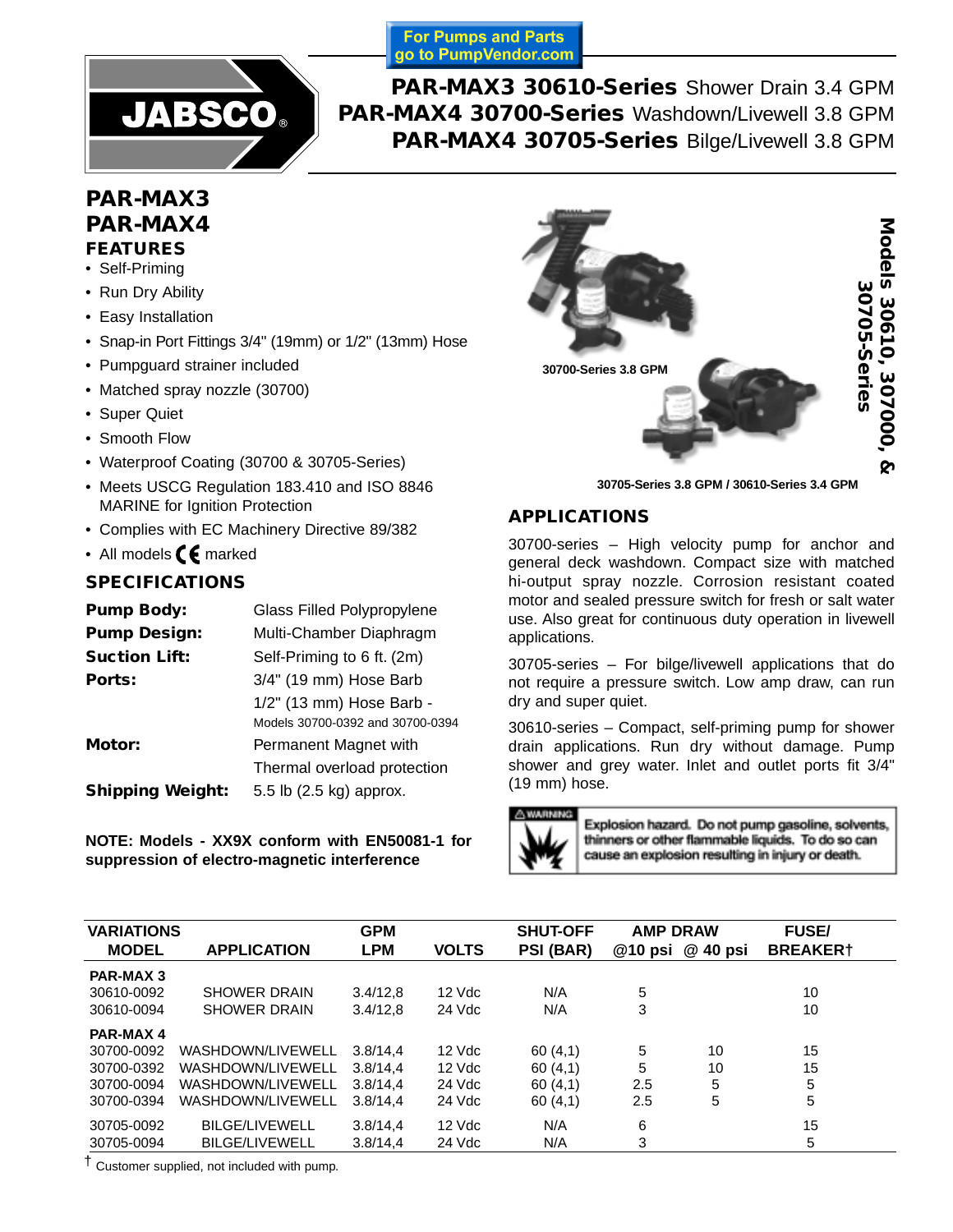# **MOUNTING**

The PAR-MAX pumps are self-priming and may be located above or below the fresh water supply in a dry location. To vertically mount these units, it is best to do so with the motor on top. This will prevent water dripping on motor in the event of a leak. Place pump on a solid surface and secure with four mounting screws being careful not to compress the rubber grommets which act as shock absorbers.

## **PLUMBING**

T IS RECOMMENDED THAT MARINE GRADE REIN-FORCED HOSE BE USED FOR ALL PLUMBING WITH THESE MODELS OF PAR-MAX PUMPS.

#### **30700-Series** – Washdown/Livewell

Install the Pumpgard strainer (provided) to the hose from the water source (thru-hull seacock or water tank). Connect the Pumpgard strainer to the pump inlet port. Connect the pump discharge to a 3-way valve or T (if livewell has a shutoff valve). Connect to livewell and to hose bib. From hose bib use new spray nozzle.

#### **30705-Series** – Bilge/Livewell

The 30705-series pumps can be used as either a bilge pump or as a bait tank/livewell pump. Connect from bilge to Pumpgard strainer (provided) to pump to discharge. Or from thru-hull seacock to Pumpgard to pump to tank.

#### **30610-Series** – Shower Drain

Install hose from shower drain to Pumpgard strainer. Connect Pumpgard to pump inlet port. Install hose from pump outlet port to discharge thru-hull or grey water holding tank.

Note - Pumpgard strainers should be mounted in the most accessible place possible to make periodic cleaning of the screen easier.

#### **WIRING**

In an easily accessible location, install a switch to control electricity to the pump. The switch should have an amp rating equal to or greater than the fuse size specified for the pump. Turn the pump off when not used for extended periods or when the tank is out of water.

The electrical circuit should be protected with an overcurrent protection device in the positive lead. See chart for proper size. The pump circuit should not include any other electrical loads.The open terminal on the switch is positive. Black Wire from the motor is negative.

Select wire size from chart below. Use total length of wire from electrical source to pump and return. Chart allows for 3% voltage drop. If in doubt, use next larger wire size.

If you are not familiar with applicable electrical standards, have the unit installed by a qualified electrician.

After installation, check the voltage at the pump motor. Voltage should be checked when pump is operating along with all the inside electrical fixtures. Full voltage must be available at the pump motor at all times.

| <b>Total length</b><br>in feet | $0 - 20$<br>$(0-6 \, \text{m})$ | 20-35<br>$(6-11 \; \text{m})$ | $35 - 55$<br>$(11-17 \text{ m})$ |
|--------------------------------|---------------------------------|-------------------------------|----------------------------------|
| 12 Volt                        | #14 AWG                         | #12 AWG                       | #10 AWG                          |
|                                | $(2.5 \text{ mm}^2)$            | $(4 \, \text{mm}^2)$          | $(6 \text{ mm}^2)$               |
| 24 Volt                        | #16 AWG                         | #14 AWG                       | #12 AWG                          |
|                                | $(1.5 \text{ mm}^2)$            | $(2.5 \text{ mm}^2)$          | $(4 \, \text{mm}^2)$             |

# **OPERATION**

- 1. Open seacock (washdown or livewell applications).
- 2. Open hose bib and/or spray nozzle (30700, 30710 series) or make sure discharge thru-hull is clear (30705 and 30610-series).
- 3. Turn on pump.
- 4. 30700-series. Close spray nozzle/ hose bib when water runs free of air. Pump is now ready for automatic demand operation.
- 5. 30610 & 30705-series pumps do not have a pressure switch and are usually switched manually.

### **CAUTION**



**Motor case will get hot. Prolonged contact during operation may cause a burn.**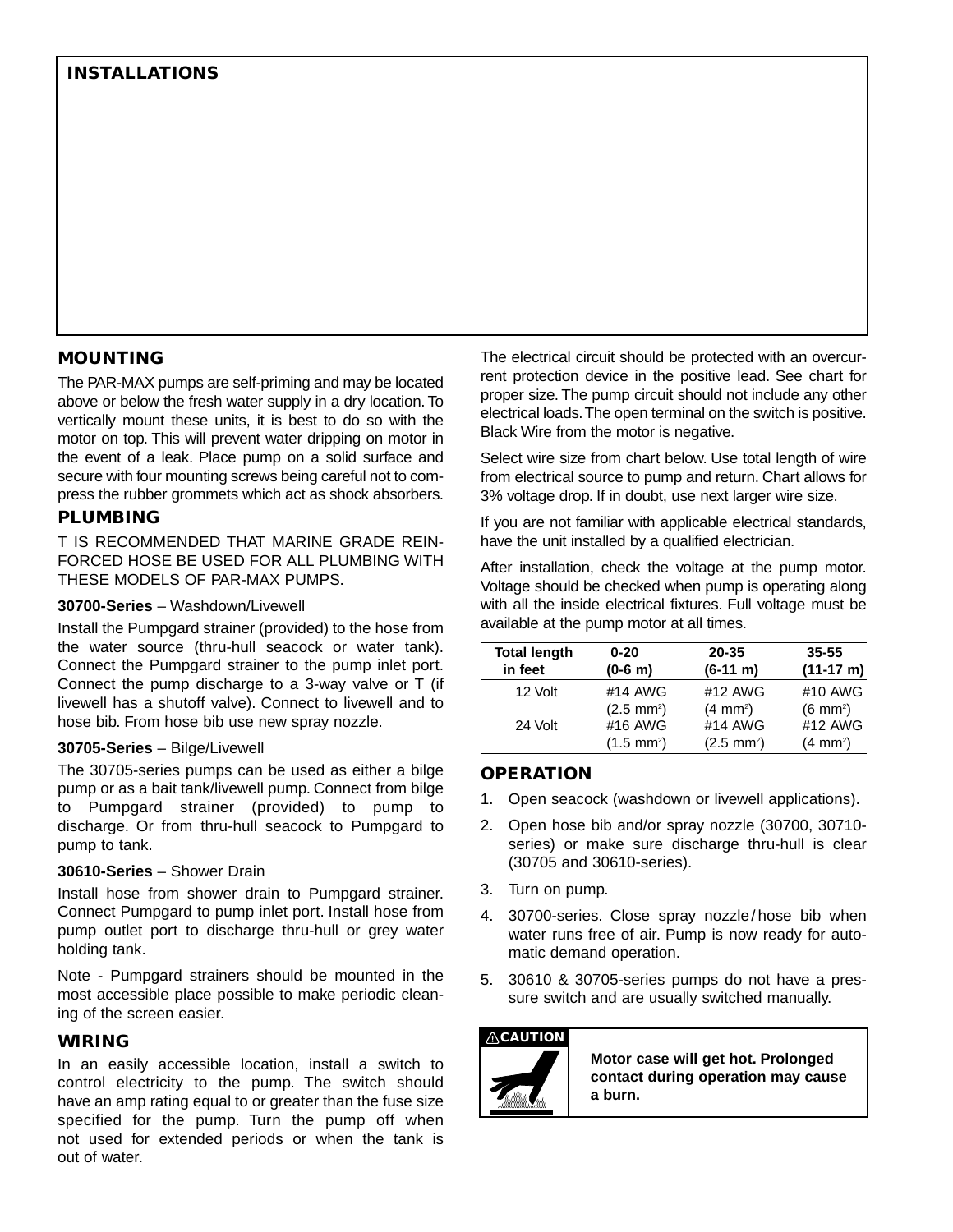

# **PARTS LIST**

|            |                          |                | <b>Part Number</b>       |                          |                     |                     |
|------------|--------------------------|----------------|--------------------------|--------------------------|---------------------|---------------------|
| <b>Key</b> | <b>Description</b>       | Qty. Req.      | 30700-0012<br>30700-0024 | 30700-0312<br>30700-0324 | <b>30705-Series</b> | <b>30610-Series</b> |
|            | <b>Pressure Switch</b>   |                | 44050-1000               | 44050-1000               | N/A                 | N/A                 |
| 2          | Body Kit                 |                | 30608-1000               | 30608-1000               | 30608-1001          | 30608-1001          |
| 3          | Valve Kit                |                | 30613-1000               | 30613-1000               | 30613-1001          | 30613-1001          |
| 4          | Diaphragm Kit            |                | 30617-1000               | 30617-1000               | 30617-1000          | 30617-1000          |
| 5          | Plate/Piston Kit         |                | 30682-1000               | 30682-1000               | 30682-1000          | 30682-1000          |
| 6          | Motor Kit 12V EMC COMP   |                | 18753-0579               | 18753-0579               | 18753-0579          | 18753-0575          |
|            | 24V EMC COMP             |                | 18753-0595               | 18753-0595               | 18753-0595          | 18753-0576          |
|            | Items not shown          |                |                          |                          |                     |                     |
|            | Port Kit: 1/2" Hose Barb | 2              |                          | 30654-1000               |                     |                     |
|            | 3/4" Hose Barb           | $\mathfrak{p}$ | 30653-1000               |                          | 30653-1000          | 30653-1000          |
|            | <b>Pumpgard Strainer</b> |                | 36200-0000               | 36400-0020               | 36200-0000          | 36200-0000          |
|            | Spray Nozzle             |                | 30703-1000               | 30704-1000               | N/A                 | N/A                 |